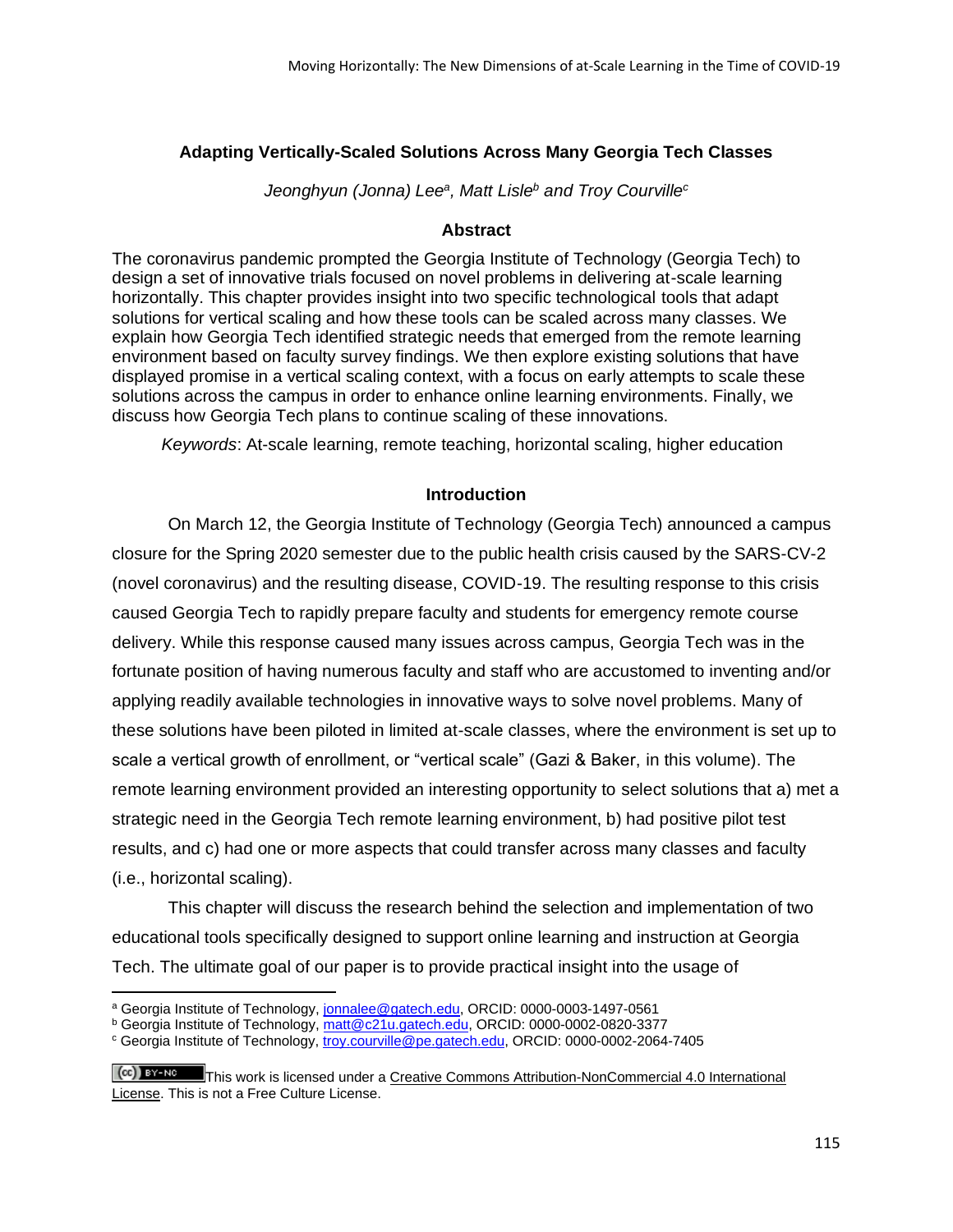technological tools that can help enhance the ability to operationalize the horizontal scaling process across many online courses in the campus community. The first section covers how Georgia Tech identified strategic needs that were emerging from the remote learning environment. Specifically, Georgia Tech used faculty surveys to capture snapshots of how faculty have responded to the sudden transition from face-to-face to remote delivery of courses due to the novel coronavirus pandemic. Informed by the survey findings, we identify key issues and strategic needs in the areas of online instruction and learning. The second section explores existing solutions that have met a strategic need and displayed promise across a limited number of classes. The third section describes early attempts to scale these solutions across many faculty members, classes, and/or disciplines to enhance learning environments at Georgia Tech. The final section looks into the future and discusses how Georgia Tech might continue to scale these innovations.

## **The Emergency Pivot to Remote Learning**

Between mid-April and early May, the Center for 21st Century Universities (C21U) at Georgia Tech invited all faculty who were teaching Spring 2020 courses on the Atlanta campus to participate in an anonymous online survey, which was designed to capture a snapshot of faculty experiences and challenges during emergency remote teaching. This survey study included only those faculty members who taught in-person class meetings prior to the pandemic-related emergency move to remote teaching during mid-March. The survey consisted of 20 questions with 18 closed-ended and two open-ended items, which asked participants about their demographic and course information, types of instructional adjustments, and general perceptions about the remote delivery of courses.

A total of 266 faculty members, who teach in one of six colleges at Georgia Tech, volunteered to respond to the survey. 55% of the total participants were tenure-track and 46% were non-tenure-track academic faculty (e.g., Academic Professional, Lecturer, Adjunct). In terms of total years of teaching experience at colleges or universities, responses were almost evenly distributed amongst respondents: 21% of the respondents reported 0-5 years, 20% 6-10 years, 17% 11-15 years, 11% 16-20 years, and 31% 20 years or more. On average, the respondents taught two classes during the Spring 2020 semester and had up to 60 students in their classes. Regarding the primary methods of instruction after the transition to remote teaching, nearly a half of total respondents (47%) reported that they used a combination of asynchronous (e.g., uploading pre-recorded lecture videos) and synchronous methods to deliver instruction (e.g., having a live session through a web conferencing tool). 35% reported that they mainly used synchronous methods while another 18% relied on asynchronous methods.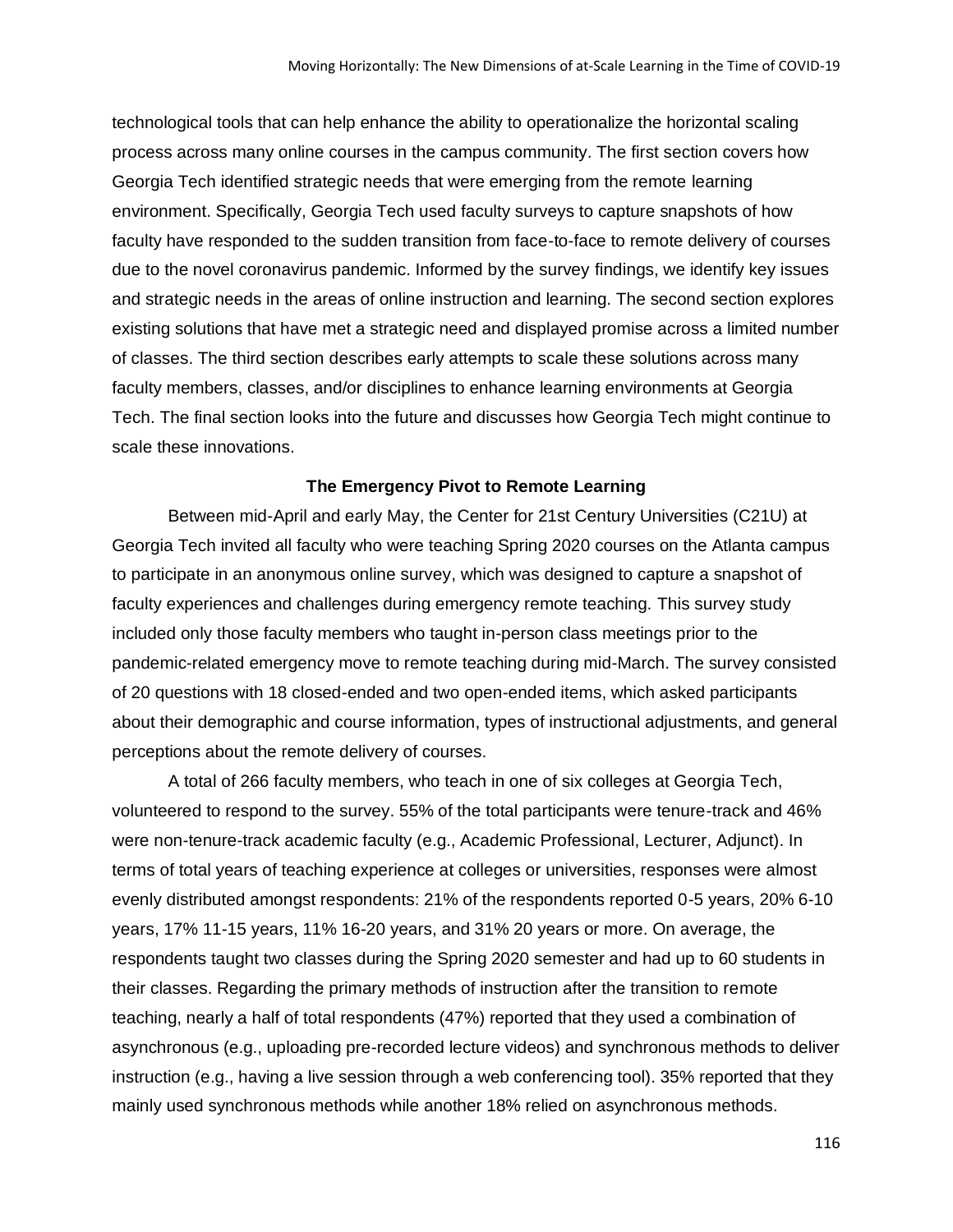In this chapter, we focus on reporting the faculty responses that were related to their challenges that arose during the emergency remote delivery of courses. We observed several salient themes that emerged from faculty responses regarding challenges in online instruction. Most notably, many faculty commented on issues related to time management for instructional teams and challenges associated with receiving regular feedback on students' learning and progress. These findings served as a foundation that guided research questions in which we sought to identify effective tools to support horizontal at-scale learning.

#### **Time Management**

One of the survey questions in particular asked respondents to identify the primary source of any difficulties they might have experienced while teaching remotely. Among 257 total responses, 23% responded that there were no issues; while the remaining 77%, who did experience some difficulty, reported one of several possible sources of issues: "Internet connectivity" (19%), "Technical issues outside their control" (14%), "Teaching equipment issues" (12%), and "Other" (31%). Those who chose "Other," the most frequently reported response, were asked to specify their problem(s). One common refrain from faculty was their instructional teams' time management challenges. The increased demands on faculty impacted their ability to provide the same level of quality instruction they were accustomed to providing. For example, one instructor commented:

It's taken more time than I expected to develop new material for online presentation. Previously I could just walk in to class and teach new material directly; if there were a few rough spots it was okay. Now I tend to want to fix all the rough spots.

Another mentioned that:

It takes probably three times as long: I pre-record in multiple segments, and doing that takes longer and is mentally more demanding than just lecturing for a continuous block of class time. Then I'm online with the students during the class period, when we play the videos and I answer questions...

Three areas that affected instructional teams' ability to manage their time were content creation, grading, and student communication. Theoretically, we could improve the efficiency of one of these areas, such as student communications, to allow additional time to be devoted to the others. Researchers at Georgia Tech have had previous success with Jill Watson, an AIenhanced virtual teaching assistant designed for an online degree program at Georgia Tech (Schroeder, 2018). Jill Watson answers common course questions from students, freeing faculty time to focus on student learning outcomes and engagement. Initial versions of Jill Watson are an example of vertical scaling, where many hours were spent developing a tool for a small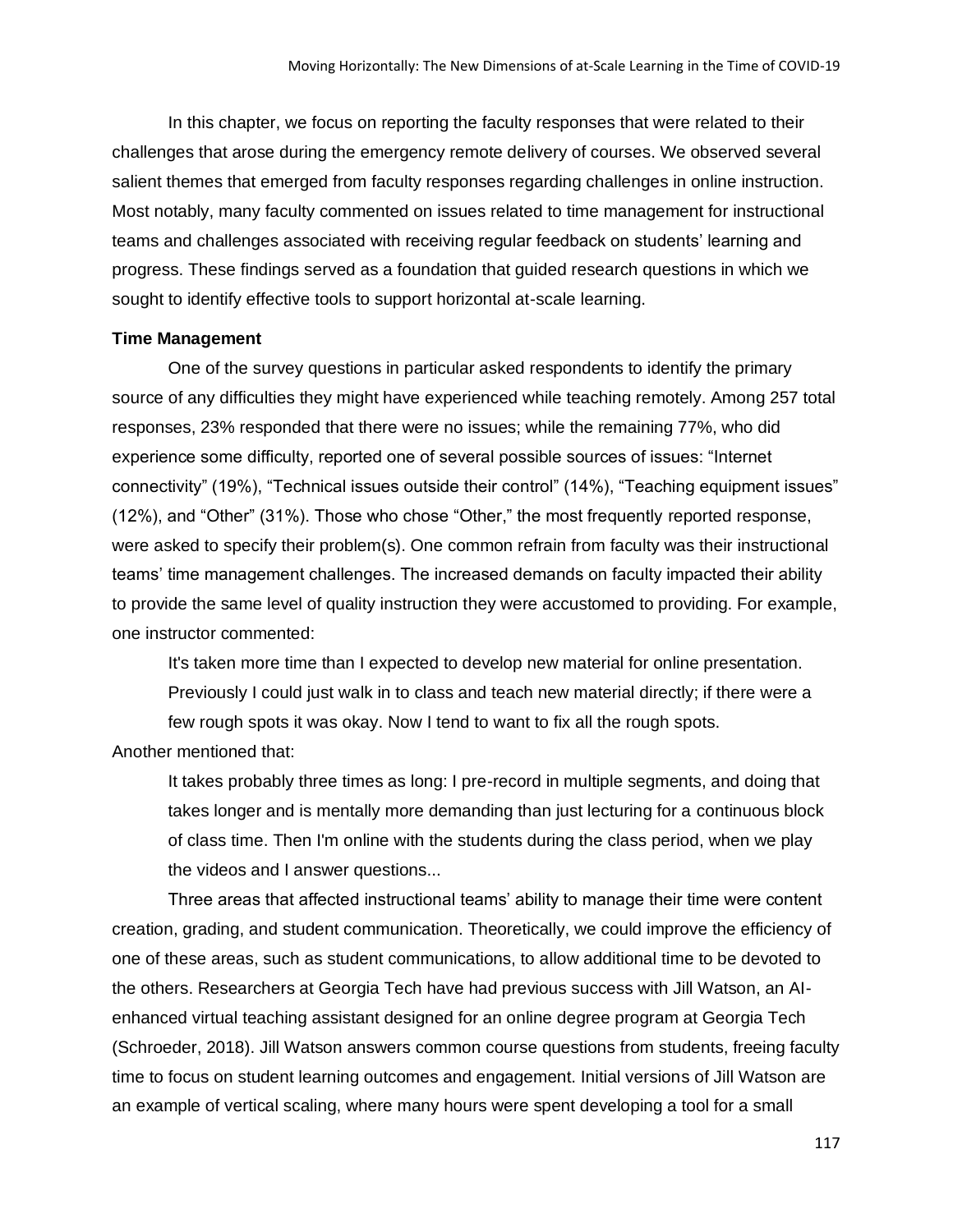group of courses with high enrollment. We seek to examine whether such an AI-based tool can help large groups of faculty resolve time constraint problems. Also, can the up-front development time and effort, which is typically large, be reduced without sacrificing the tool's quality?

## **Student Progress Assessment**

Another notable issue that emerged from the faculty survey was the difficulty of assessing students' learning and progress in (or near) real-time. On the same survey, faculty were asked to rate their remote teaching experience in several aspects, including delivering learning content, communicating with students, and assessing students' learning. We found that faculty reported the lowest level of satisfaction in student assessment, with less than half reporting that they were either "very satisfied" or "satisfied" (this was contrary to other areas in which more than 60% of faculty reported positive ratings). When these responses were disaggregated by the primary method that faculty used to deliver instruction, it showed that difficulties in getting spontaneous feedback from students tended to be salient particularly among those instructors who relied on using an asynchronous mode to deliver instruction. Interestingly, such challenges in the feedback process were also occasionally noted by those who adopted synchronous methods (e.g., having a live lecture session via a web conferencing tool). For example, in response to the survey question about issues in remote teaching, one instructor mentioned, "*Students are muted. Chatting is OK but few do it. Cannot get the "feel" for the students' comprehension of topics.*"

This issue in particular calls for attention because it is closely related to students' learning experiences. According to the results from an institutional survey distributed to students at Georgia Tech during the emergency online course delivery, when asked whether they were still achieving course learning outcomes with the change in delivery, only 23% (total n=5,379) responded that this was true in all their classes. Additionally, although many students felt satisfied with remote academic activities (44%), there was still a significant portion of students who felt either dissatisfied (22%) or extremely dissatisfied (7%).

A possible explanation for this outcome may be found in Moore's (1993) theory of transactional distance. According to Moore, as the transactional distance—psychological or communicative space between the instructor and students in a distant learning environment increases, students need to become more autonomous in their own learning. Critical to supporting students' autonomy is feedback based on formative and/or spontaneous assessments, which in online learning situations is challenging. The lack of available tools to assess students' online learning and engagement in real time makes it difficult for the instructor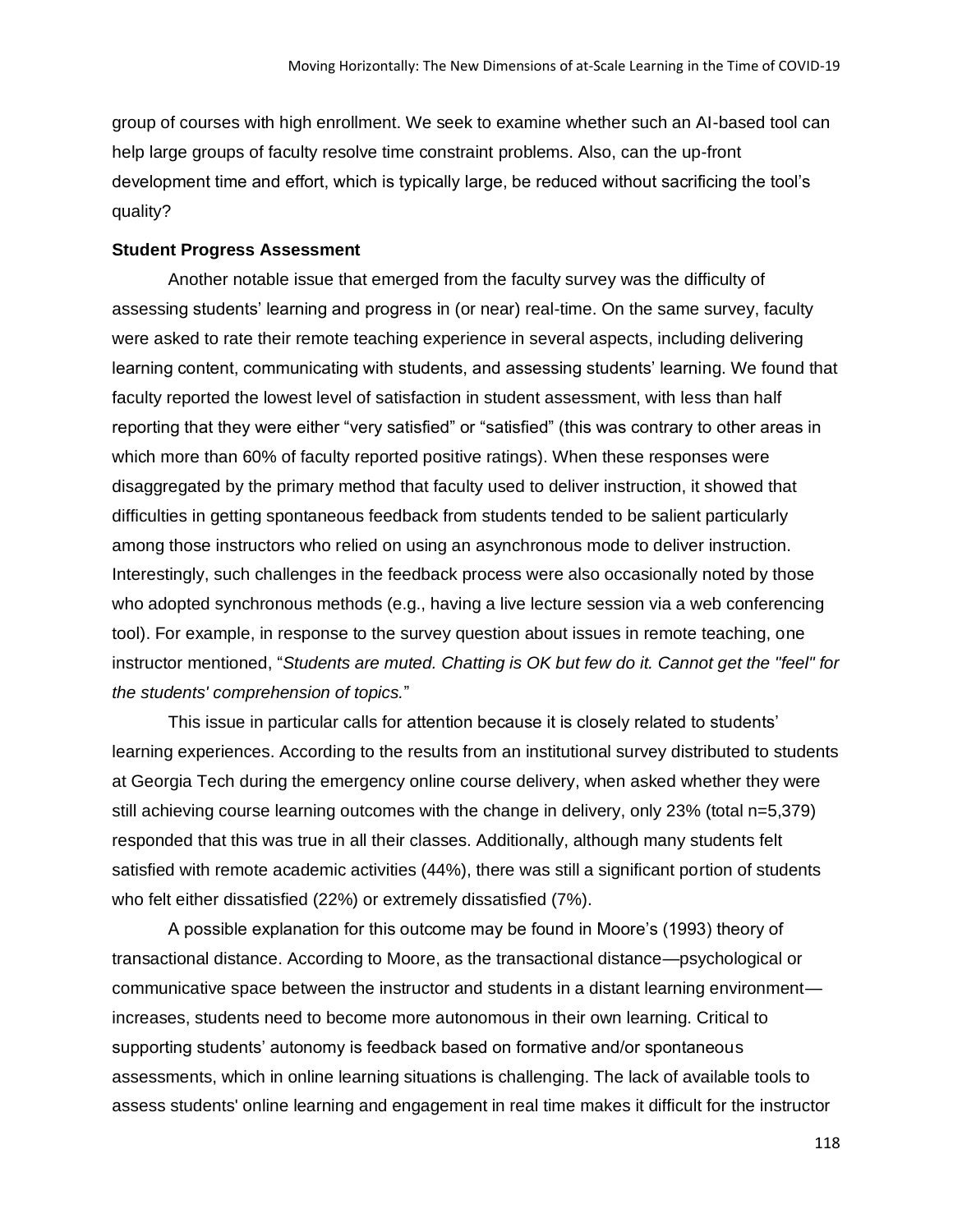to provide appropriate support in timely fashion to students who fall behind. Subsequently, students who seek guidance on whether they are on track or how to improve their learning performances may feel lost.

One Georgia Tech faculty member has had previous success meeting this challenge in his online courses by creating custom tools to quickly identify students in need of an intervention from his instructional team. However, these tools required a great deal of technical expertise and up-front development time, which limits their ability to be scaled horizontally across campus. Can a campus-wide tool be created to achieve similar results in all Georgia Tech courses? In the following section, we provide detailed information about this particular example and discuss implications for how such feedback tools can be adapted to the context of horizontal scaling.

## **Lessons-Learned from Vertical At-Scale Solutions**

As alluded to in the previous section, our analysis of the survey findings led us to search for related vertically-scaled solutions at Georgia Tech. In particular, we focused on two largeenrollment online courses: Knowledge-Based Artificial Intelligence (CS 7637) and Introduction to Computing Using Python (CS 1301). In these courses, faculty developed labor-intensive custom tools and processes to increase the quality of instruction. By highlighting the success and lessons-learned from the vertically-scaled solutions in these courses, we can explore the feasibility of horizontally-scaling these solutions across a large number of courses. These examples include the "Jill Watson 2016" Teaching Assistant for the CS 7637 course and customized student progress tracking tools used in the CS 1301 course.

### **"Jill Watson 2016" Teaching Assistant**

Developed by Dr. Ashok Goel's Emprize research team at Georgia Tech in 2016, the first version of the Jill Watson Teaching Assistant ("Jill Watson 2016" for short) served as a virtual assistant that supports both teachers and students in the CS 7637 online course. Jill Watson 2016 was initially trained by pairs of frequently asked *student* questions and *instructor*  answers using previous semesters' course discussion posts.

Jill Watson 2016 was able to answer a fraction of students' questions quickly and efficiently (with its confidence value greater than 97%), freeing the rest of the instructional team to spend more time engaging with students and answering deeper questions (Goel & Polepeddi, 2018). Likewise, students could benefit from Jill Watson's ability to address their inquiries in a prompt manner. Without support from Jill Watson, it would have been challenging for students to receive timely feedback that addresses individual concerns, given that OMSCS courses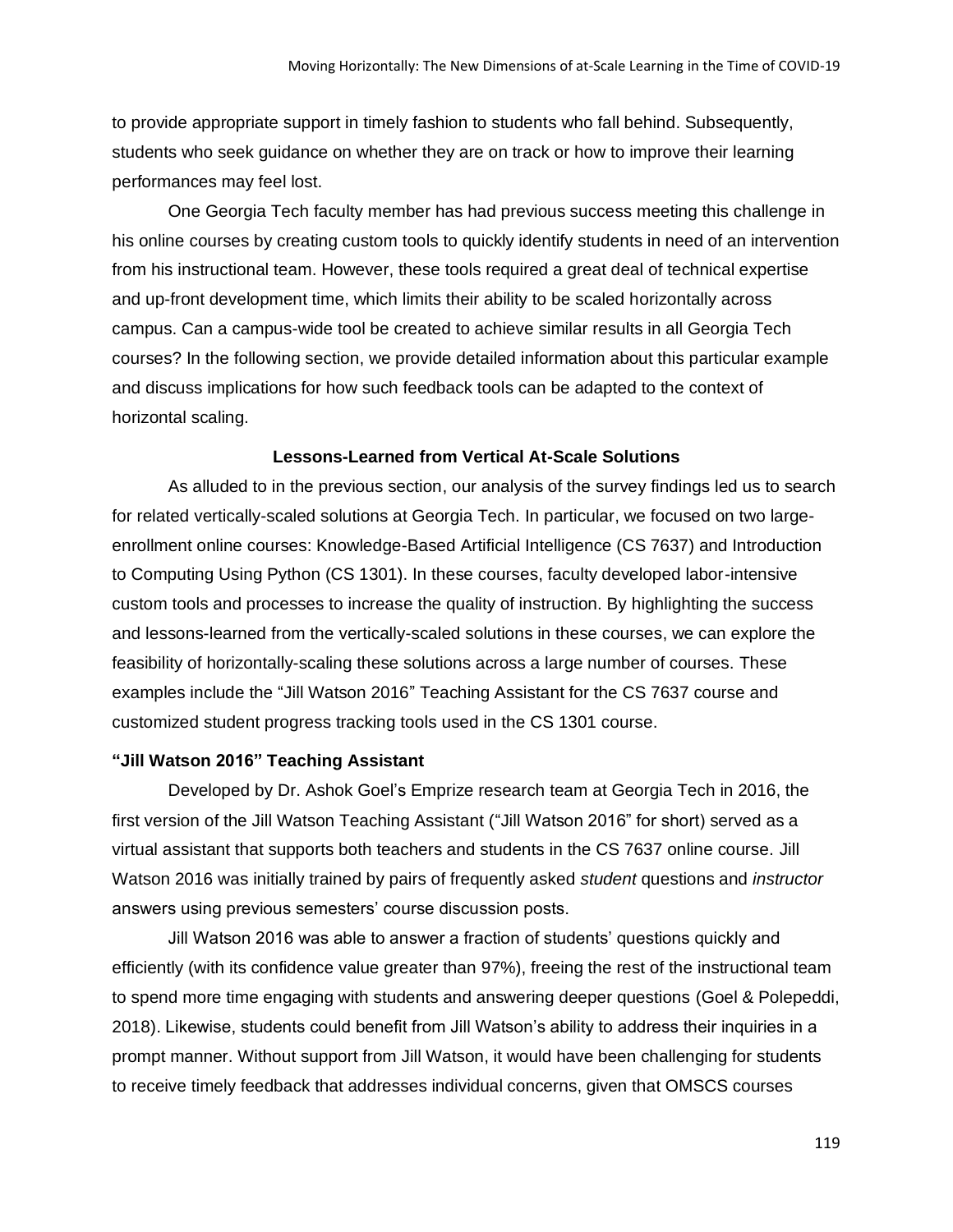typically have large class sizes. Jill Watson 2016's success in CS 7637 led to its deployment in five additional large, online classes in Georgia Tech's College of Computing over subsequent semesters.

Despite its success, Jill Watson 2016 had several shortcomings. Most notably, it required >1,000 hours to build the first instance and >100 hours to build each subsequent instance. This up-front investment would prove to be an obstacle to the Emprize team's goal of expanding Jill Watson 2016 into many classes across Georgia Tech. It also required a large set of question and answer pairs from previous semesters, which was not available for many courses.

In addition, Jill Watson 2016's use of previous discussion posts introduced bias into its algorithms (Eicher, Polepeddi, & Goel, 2018). In one example, a male student was asked to introduce himself in the course discussion forum at the beginning of a semester. He mentioned that he "will become a father for the first time," which would require him to miss some classes during the semester. Jill Watson responded by welcoming him to the class and congratulating him on the new addition to the family. In a later semester, a female student offered a similar introduction–saying that *she* was pregnant and would be missing some classes. Jill Watson responded by simply welcoming her to the class, but did not congratulate her growing family. This is because–in Dr. Goel's male-dominated course rosters–Jill Watson had previous question and answer pairs in which male students announced that their families were expecting the birth of new children. However, there were no previous question and answer pairs in which female students announced their own pregnancies. As a result, Jill Watson did not know how to respond to the female student.

## **CS 1301 Student Progress Tracking**

For the second solution, we discuss an interesting example that comes from an online undergraduate course, CS 1301 (*Introduction to Computing Using Python*) offered at Georgia Tech (Joyner, 2018; 2019). The CS 1301 course has a quite large class size with an average of 220 students per section in the past three years. In general, the student body primarily consists of first- or second-year students who are pursuing majors other than computer science, and it is almost evenly distributed by gender. Students who are enrolled in this 17-week course, are expected to watch lecture videos, complete online problem sets and receive live feedback, and take tests asynchronously, which all take place in the edX platform. Dr. David Joyner, the instructor for this course, used custom Excel formulas and the edX gradebook to quickly identify and contact at-risk students in his course. This set of tools and processes enabled Joyner to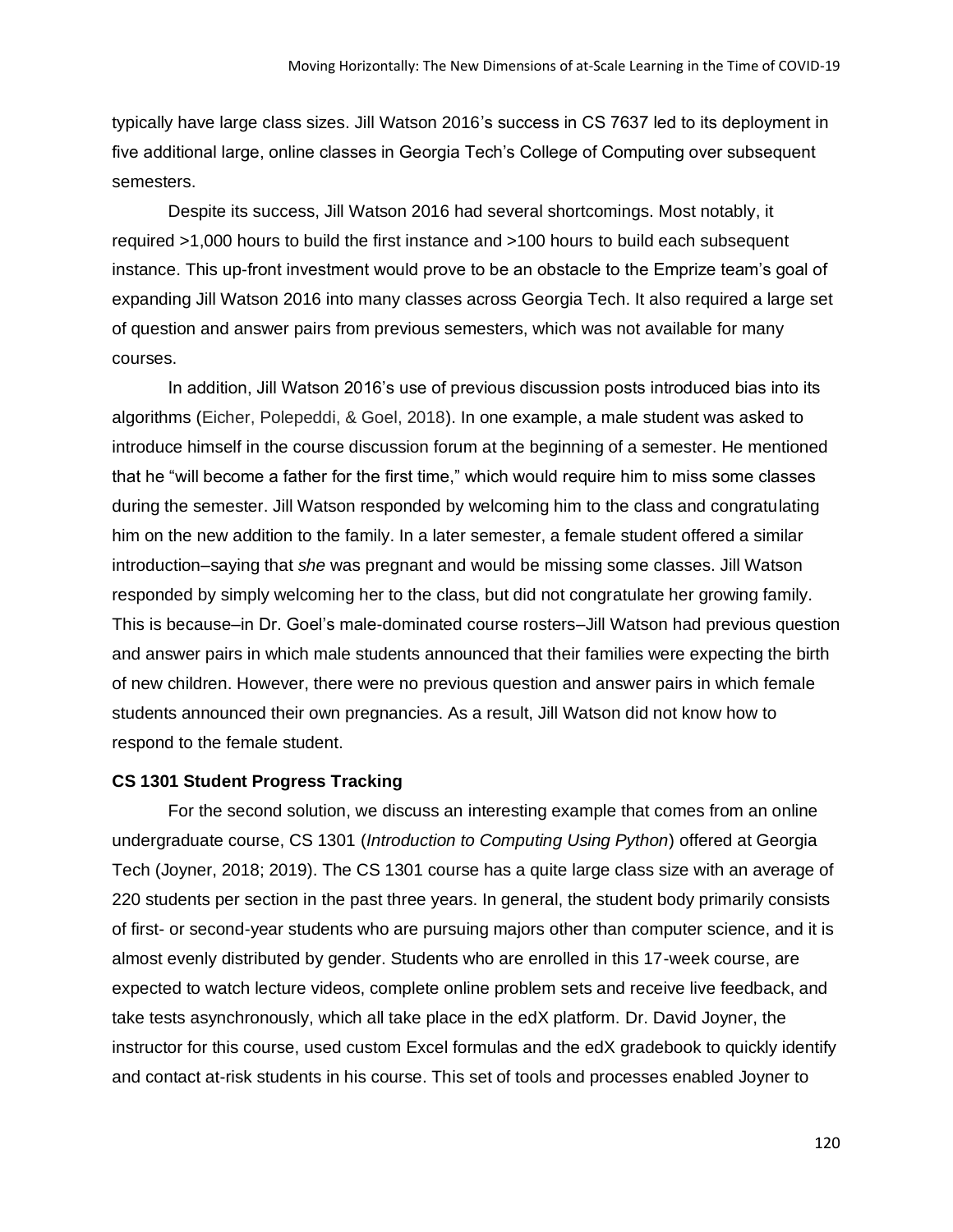find individual students who fell behind on the recommended course schedule on a weekly basis.

The technical solution for these analytics tools generally relied on a manual process, as illustrated in the following step-by-step description. First, as up-front development work, the instructor creates an initial set of  $\sim$ 300 auto-graded homework problems (currently with  $\sim$ 500 problems). Next, the instructor exports a gradebook from edX in an Excel spreadsheet, and filters students by multiple variables. In the end, the instructor uses the spreadsheet to identify all students who are behind on some section and labels them according to their current status. Finally, the instructor created a formula in Excel that allows him to quickly send email messages to students. The tone of emails can be either personalized or formulaic depending on each student's particular circumstances.

As a consequence of this outreach, students are expected to be informed about how far they fell behind and seek available resources that can help overcome any learning challenges. Further, the instructor expects that the tool can increase students' awareness that someone in the course (either the instructor or a TA) actually cares about them. Despite these advantages, there are some obstacles to overcome in order for another instructor to use the same tools in a different course. For example, in addition to having at least intermediate-level skills in the Excel software, instructors are expected to make a substantial investment in time. Joyner noted that it typically takes about four hours to get the setup ready at the start of the term as well as about two additional hours every time he sends out a batch of emails (D. Joyner, personal communication, July 22, 2020). The method that he used to contact individual students who were at-risk was faster than writing hundreds of individual emails, but using something more automated would help instructors save more time.

#### **Leveraging Vertical Solutions for Horizontal Challenges**

After identifying previous examples of vertically-scaled solutions to the challenges identified by students and faculty during the Spring 2020 semester, the question remains how these could be horizontally-scaled across a large number of courses at Georgia Tech. Both vertical examples are from faculty members who are computer scientists–could they prove useful to less technical faculty? Both examples are used in computer science courses–would they be as effective in a variety of subject areas? Both examples were used in a small number of courses– could they be quickly implemented in a large number of courses? In both cases, early efforts are underway to answer these questions and make the solutions available to a large number of courses.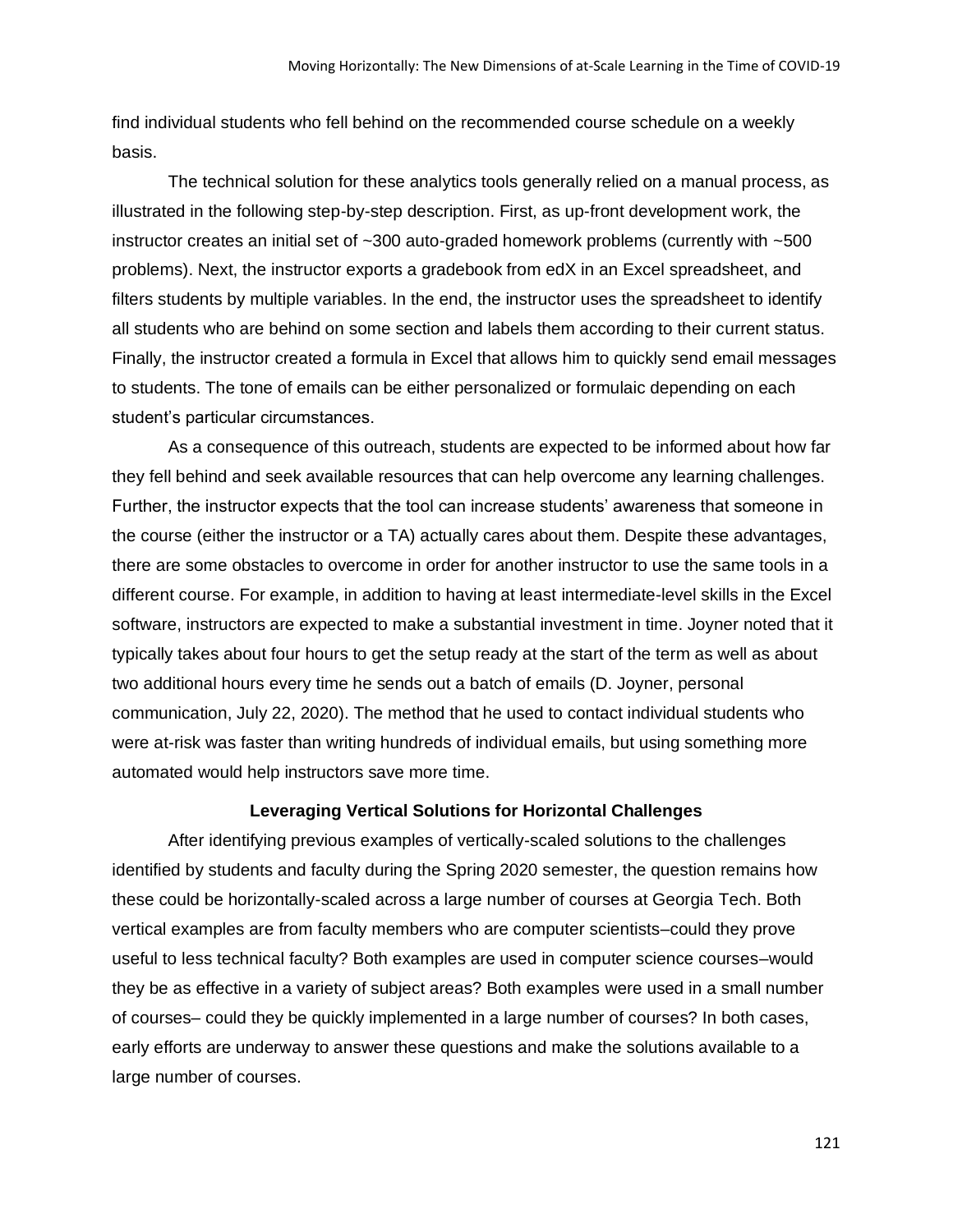## **"Jill Watson 2019" Teaching Assistant**

As previously mentioned, Jill Watson 2016 presented several challenges, including upfront development time, reliance on large data sets of previous course discussion posts, and indications of algorithmic bias. In response to these challenges, Goel's team began working on a new iteration of Jill Watson, coined Jill Watson 2019. They hoped to reduce the data bias by reducing the reliance on previous semesters' question and answer pairs. They planned to lessen the necessity of a large data set of discussion posts by training Jill Watson 2019 using a common document type found in most courses. Finally, they aimed to make the tool more scalable by reducing the amount of up-front development time required by faculty.

As a result, Jill Watson 2019 was launched during the summer 2019 semester at Georgia Tech. This new iteration of the agent answers students' questions about the courses based on its knowledge organized around a general ontology of course syllabi that the Emprize team has developed. Faculty members use a web-based application to generate thousands of question and answer pairs using their course syllabus. As a result, it requires approximately five hours of up-front development time, rather than 100 hours.

The tool has recently been tested and used in thirteen large courses at Georgia Tech since Summer 2019. Since the onset of the novel coronavirus pandemic, the need for Jill Watson Teaching Assistants in Georgia Tech courses has only increased. While Jill Watson 2019 has taken great strides towards scalability by reducing the up-front time investment, it still has not reduced the amount of resources required *during* a semester. For an effective implementation, Jill Watson 2019 requires a full-time instructional team member to spend approximately 25% of their time monitoring, analyzing, and facilitating the use of Jill Watson 2019 in every single course. Otherwise, the agent might be intentionally or unintentionally derailed by student questions that Jill Watson 2019 finds itself unable to answer. Going forward, this will be a critical obstacle to overcome in order to truly scale horizontally across a large number of courses.

## **Key Performance Indicator (KPI) Tool**

Upon learning about the tools and processes that Dr. Joyner used to monitor his students' progress in CS 1301, C21U set out to build a tool that would enable all faculty to quickly and easily monitor students' learning and progress in near-real time. C21U created the Key Performance Indicator (KPI) tool in Canvas, a learning management system (LMS) platform. KPI is an easily accessible tool designed to give instructors continuous weekly feedback from students and to help provide a sense of how students are performing in their course over time.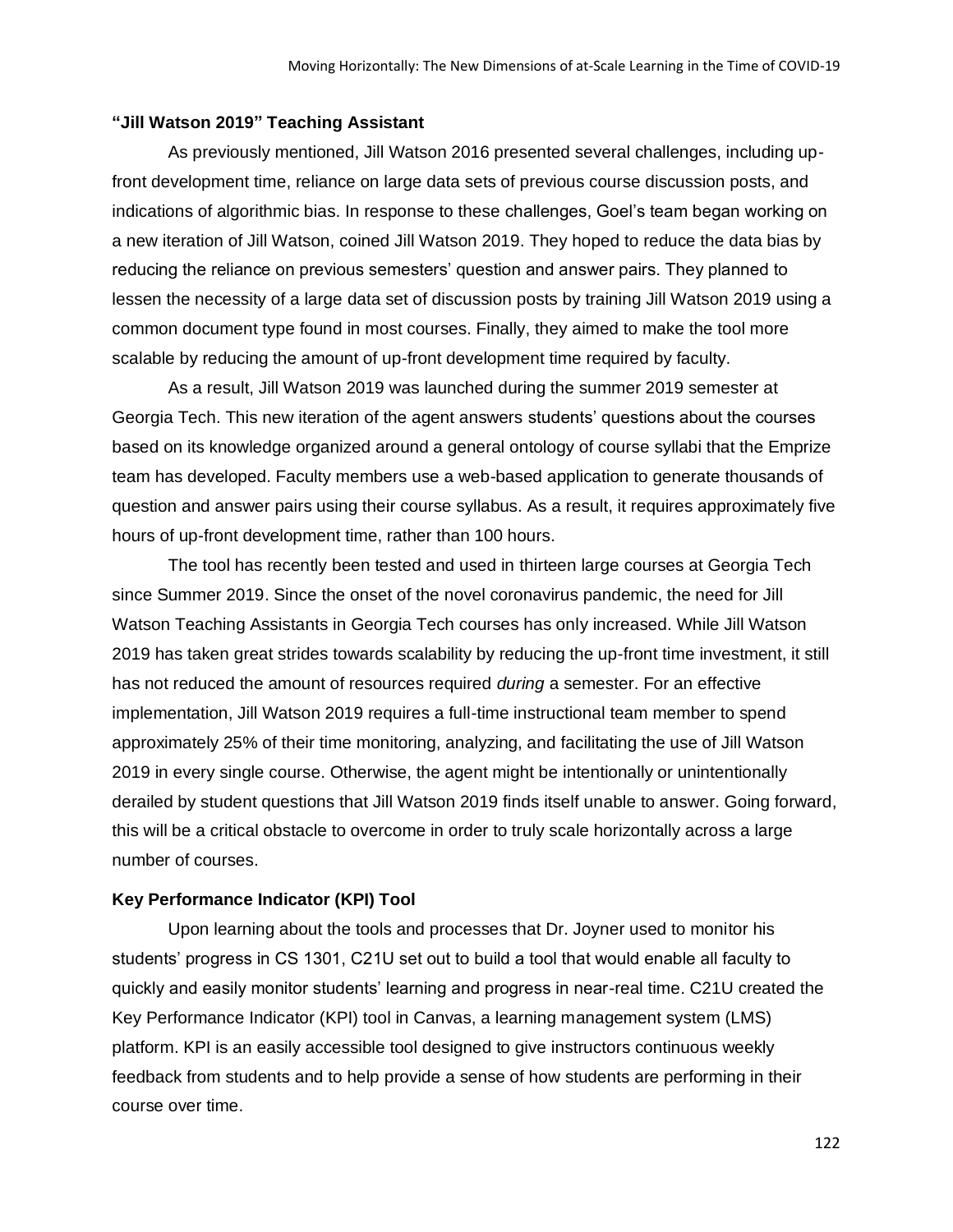The KPI tool has close relevance to the above-mentioned example from CS 1301 in which Joyner developed a method to quickly identify when students are struggling in his class. The main difference is that the KPI tool can be quickly scaled to all Canvas courses at Georgia Tech without requiring extensive effort by faculty. When installed, the KPI tool appears in the course navigation of each course. When a student clicks the tool, they are directed to a short survey where they provide regular feedback on the pace of course modules, self-mastery of learning goals, support for learning, clarity of course materials, and class engagement (see Figure 1 for a sample screenshot).

## **Figure 1**

| Demo > Demo Course         |                |                                                                                                                                                                                   |                   |       |         |          |                      |  |  |  |  |
|----------------------------|----------------|-----------------------------------------------------------------------------------------------------------------------------------------------------------------------------------|-------------------|-------|---------|----------|----------------------|--|--|--|--|
| Home                       |                |                                                                                                                                                                                   |                   |       |         |          |                      |  |  |  |  |
| Announcements <sup>®</sup> |                |                                                                                                                                                                                   |                   |       |         |          |                      |  |  |  |  |
| <b>Assignments</b>         | B              |                                                                                                                                                                                   |                   |       |         |          |                      |  |  |  |  |
| <b>Discussions</b>         |                |                                                                                                                                                                                   |                   |       |         |          |                      |  |  |  |  |
| <b>Grades</b>              |                | You are completing this survey for: Demo Course                                                                                                                                   |                   |       |         |          |                      |  |  |  |  |
| KPI                        |                |                                                                                                                                                                                   |                   |       |         |          |                      |  |  |  |  |
| <b>New Analytics</b>       |                | You are being asked to complete a brief Weekly Key Performance Indicator (KPI) survey.<br>The purpose of this survey is to gather your feedback on a weekly basis to help improve |                   |       |         |          |                      |  |  |  |  |
| <b>Syllabus</b>            | B              | online courses in the future. Your input will be valuable to the Georgia Tech community.                                                                                          |                   |       |         |          |                      |  |  |  |  |
| People                     | B              | Please know that this is an anonymous survey and therefore there is no way of knowing                                                                                             |                   |       |         |          |                      |  |  |  |  |
| Files                      | Ø              | which person is associated with which survey response. Also know that your responses will<br>not affect your grades for this course.                                              |                   |       |         |          |                      |  |  |  |  |
| Quizzes                    | Ø              |                                                                                                                                                                                   |                   |       |         |          |                      |  |  |  |  |
| <b>Outcomes</b>            | Ø              |                                                                                                                                                                                   |                   |       |         |          |                      |  |  |  |  |
| Conferences                | B)             | Please rate how strongly you agree or disagree with each of the following statements:                                                                                             |                   |       |         |          |                      |  |  |  |  |
| Modules                    | Ø              |                                                                                                                                                                                   |                   |       |         |          |                      |  |  |  |  |
|                            | $\circledcirc$ |                                                                                                                                                                                   | Strongly<br>Agree | Agree | Neutral | Disagree | Strongly<br>Disagree |  |  |  |  |
| Collaborations             | $\circledcirc$ | I was able to keep up                                                                                                                                                             |                   |       |         |          |                      |  |  |  |  |
| Pages<br><b>Settings</b>   |                | with the pace of the<br>course modules                                                                                                                                            | O                 | O     | ∩       | O        | O                    |  |  |  |  |
|                            |                | I felt I achieved my<br>learning goal for this<br>week                                                                                                                            | O                 | ∩     | ∩       | ◯        | ∩                    |  |  |  |  |
|                            |                | I felt I had adequate<br>support for learning                                                                                                                                     | O                 | ∩     | ∩       | O        | ∩                    |  |  |  |  |
|                            |                | I found the course<br>materials clear to<br>understand                                                                                                                            | O                 | ∩     |         | O        |                      |  |  |  |  |
|                            |                | I felt I was encouraged<br>to participate or ask<br>questions                                                                                                                     | $\circ$           | O     | $\circ$ | $\circ$  | O                    |  |  |  |  |
|                            |                |                                                                                                                                                                                   |                   |       |         |          |                      |  |  |  |  |
|                            |                |                                                                                                                                                                                   |                   |       |         |          | $>\,>$               |  |  |  |  |

*Sample Screenshot of Student Survey View*

When instructors click the tool, they are directed to a dashboard that shows the students' submissions for their course (see Figure 2 for a sample screenshot). As a result, faculty can make adjustments throughout the semester based on the KPI ratings they are receiving on a weekly basis. A feature that we believe particularly helpful in this regard is a color-coded heat map. As shown in Figure 2, as an average rating for a dimension increases from the lower to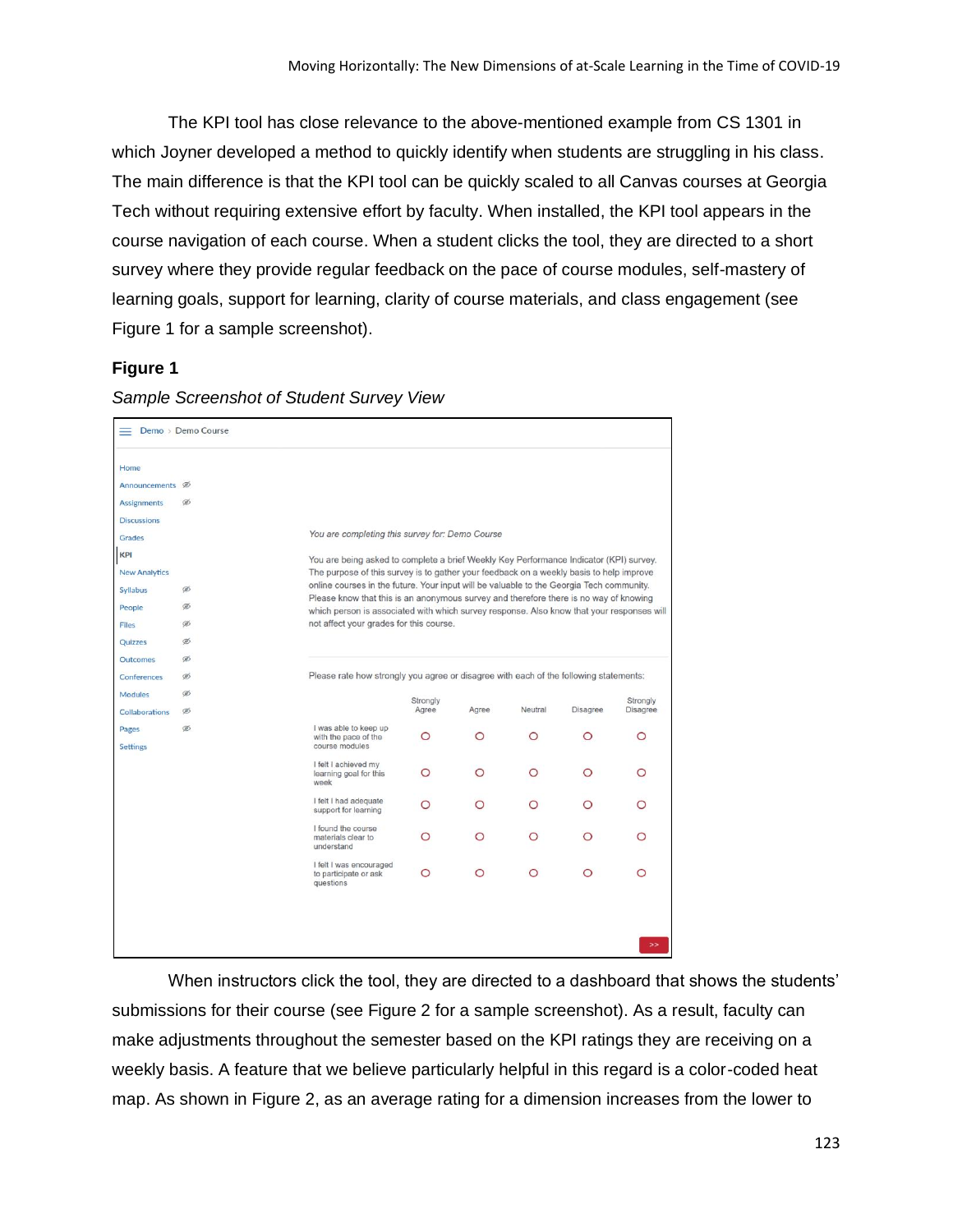the higher end of the scale, the background color of a cell can change from red to green. This heat map allows instructors to easily track trends over time and across dimensions.

## **Figure 2**

*Sample Screenshot of Faculty Report View*

|                       |                | Weekly KPI Report - Demo |                                                                 |                                                           |          |           |      |                           | Measure Values |                       |                                |
|-----------------------|----------------|--------------------------|-----------------------------------------------------------------|-----------------------------------------------------------|----------|-----------|------|---------------------------|----------------|-----------------------|--------------------------------|
| Home<br>Announcements |                | Course                   | Course Code                                                     | Recorded Week Response                                    | Count of | Avg. Pace | Avg. | Self-mastery Avg. Support | Avg. Clarity   | Avg.<br>Participation | 1.00<br><b>Recorded Week</b>   |
|                       |                | DEMO-XXXX-A              | 202005/XXXXX                                                    | 5/11/2020                                                 | 15       | 3.33      | 3.07 | 2.87                      | 3.00           | 3.07                  | $\sqrt{}$ (All)                |
| <b>Assignments</b>    | $\circledcirc$ |                          |                                                                 | 5/18/2020                                                 | 30       | 2.70      | 3.07 | 3.00                      | 2.83           | 2.90                  | $J$ 5/11/2020                  |
|                       |                |                          |                                                                 | 5/25/2020                                                 | 39       | 3.23      | 3.10 | 2.83                      | 3.03           | 2.90                  | $J$ 5/18/2020                  |
| <b>Discussions</b>    |                |                          |                                                                 | 6/1/2020                                                  | 34       | 3.68      | 3.44 | 3.68                      | 3.71           | 3.47                  | $J$ 5/25/2020                  |
|                       |                |                          |                                                                 | 6/8/2020                                                  | 23       | 3.87      | 4.26 | 3.87                      | 3.91           | 3.96                  | 76/1/2020                      |
| Grades                |                |                          |                                                                 | 6/15/2020                                                 | 25       | 4.04      | 3.92 | 4.19                      | 3.88           | 3.96                  | $\sqrt{6/8/2020}$              |
| KPI                   |                |                          |                                                                 | 6/22/2020                                                 | 14       | 4.50      | 4.43 | 4.50                      | 4.50           | 4.64                  | $\sqrt{6/15/2020}$             |
|                       |                |                          |                                                                 | 6/29/2020                                                 | 15       | 4.47      | 4.67 | 4.80                      | 4.40           | 4.67                  | $\sqrt{6/22/2020}$             |
| <b>New Analytics</b>  |                |                          |                                                                 | 7/6/2020                                                  | 18       | 4.58      | 4.63 | 4.58                      | 4.53           | 4.42                  | $\sqrt{6/29/2020}$             |
|                       |                |                          |                                                                 | 7/13/2020                                                 | 38       | 4.41      | 4.44 | 4.49                      | 4.44           | 4.36                  | 7/6/2020<br>$\sqrt{7/13/2020}$ |
| <b>Syllabus</b>       | Ø              |                          |                                                                 | 7/20/2020                                                 | 37       | 4.51      | 4.62 | 4.46                      | 4.49           | 4.59                  | 7/20/2020                      |
|                       |                | <b>Grand Total</b>       |                                                                 |                                                           |          | 3.89      | 3.91 | 3.87                      | 3.84           | 3.84                  |                                |
| People                | Ø              | Measures                 |                                                                 |                                                           |          |           |      |                           |                |                       |                                |
|                       |                |                          | (Dimension: Statement which students read and rate about)       |                                                           |          |           |      |                           |                |                       |                                |
| Files                 | Ø              |                          | Pace: I was able to keep up with the pace of the course modules |                                                           |          |           |      |                           |                |                       |                                |
|                       |                |                          | Self-mastery: I felt i achieved my learning goal for this week  |                                                           |          |           |      |                           |                |                       |                                |
| Quizzes               | Ø              |                          | Support: I felt I had adequate support for learning             | Clarity: I found the course materials clear to understand |          |           |      |                           |                |                       |                                |

Our key question is how much this tool can contribute to empowering faculty in the process of understanding student needs and taking actions at the right time in an online course environment. According to preliminary feedback from Summer 2020 pilot testers, faculty reported that they used students' responses mainly to adjust their instruction methods. Regarding the usage of the tool, other responses included monitoring students' progress and receiving more frequent feedback from students. One faculty member mentioned during an informal interview session that this tool was generally helpful for two primary reasons. One was that the tool was "simple" to use for both the instructor and students while it tapped into key aspects of online learning (i.e., the five dimensions about which the students submitted their responses). The other reason was that the tool provides feedback every week, and thus helps the instructor make the instruction better throughout the semester. The instructor further compared the KPI tool with the end-of-semester course evaluation survey, commenting, "(...) *knowing about the issue at the end of the semester… some part is like what is the point, you know?*"

As expected for a new tool, there were some challenges that need to be addressed in the future. One issue was low participation rates by students. For example, in one course, there was only one student who submitted responses, which severely limited the representativeness of the data. Another related issue was a short duration of data collection for more than a half of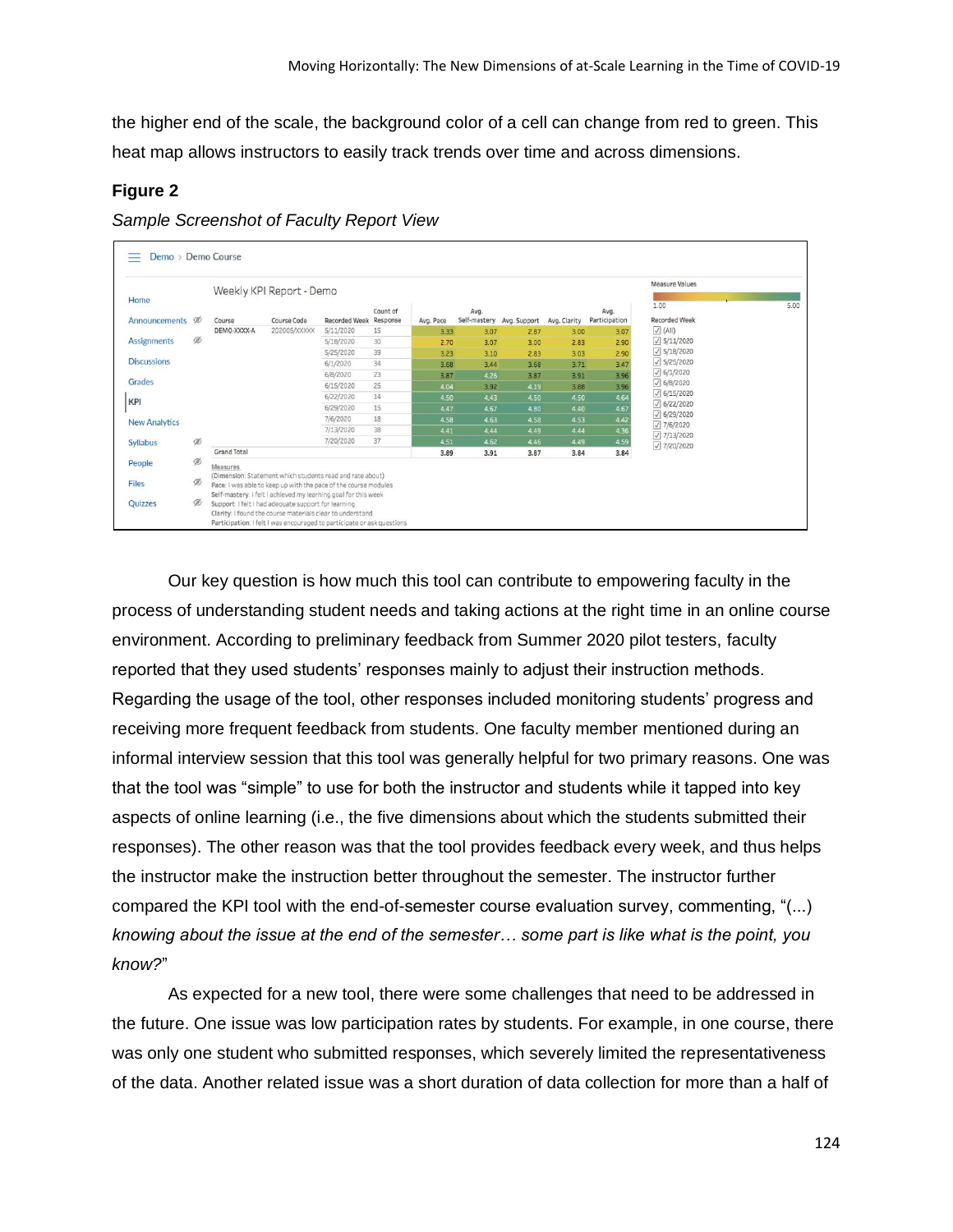all participating courses. As an example, some courses had the reasonable number of student responses but for less than three weeks. This made it difficult to detect meaningful temporal trends. It is possible that these issues were due to the shortened summer semester in which it was piloted, unfamiliarity with the platform, insufficient encouragement to participate, or the purely voluntary nature of adoption by the faculty and students.

#### **Next Steps**

In the previous sections, we identified recent successes of horizontally-scaling educational technologies that were previously designed to solve problems of vertically-scaled learning. These achievements will position Georgia Tech well for future online, hybrid, and even in-person courses and programs. However, challenges remain and must be considered going forward. This section outlines our strategies to continuously improve these tools and broaden their use throughout the Institute and the broader higher education community.

## **Jill Watson Teaching Assistant**

Jill Watson 2019, the latest iteration of the virtual teaching assistant, has substantially automated the process of generating a Jill Watson agent before a class begins. However, it has not yet substantially automated the process of deploying, monitoring, and analyzing Jill Watson during a course. This remains the largest obstacle to wider adoption of the technology.

The solution might not be a technological one. As previously mentioned, the tool is still resource-heavy because the agent might be derailed by student questions without proper implementation. The Emprize team has started exploring the possibility of carefully onboarding new students to the concept of conversing with Jill Watson. In other words, a teacher might create a new thread in the course discussion forum that focuses on learning how Jill Watson works–a chatbot tutorial, so to speak. Students might ask Jill Watson what types of questions it can answer, what it cannot do, how it finds answers to questions, and so on. Potentially, this onboarding will reduce the urge by some students to "hack" the virtual agent, and improve other students' comfort-level with working alongside the agent throughout the semester.

The Jill Watson Teaching Assistant is not a technology that one can build, deploy, and forget about. Goel's team is not simply developing a technology, they are developing a sociotechnical system that balances the needs and abilities of an artificially intelligent agent, students, instructional teams, and researchers. Each of these parties are components of the system and must learn to interact and work efficiently together. In order to effectively scale the Jill Watson technology horizontally, these parties will need to participate in the design to ensure that the benefits of such a solution outweigh the costs of implementation. Furthermore,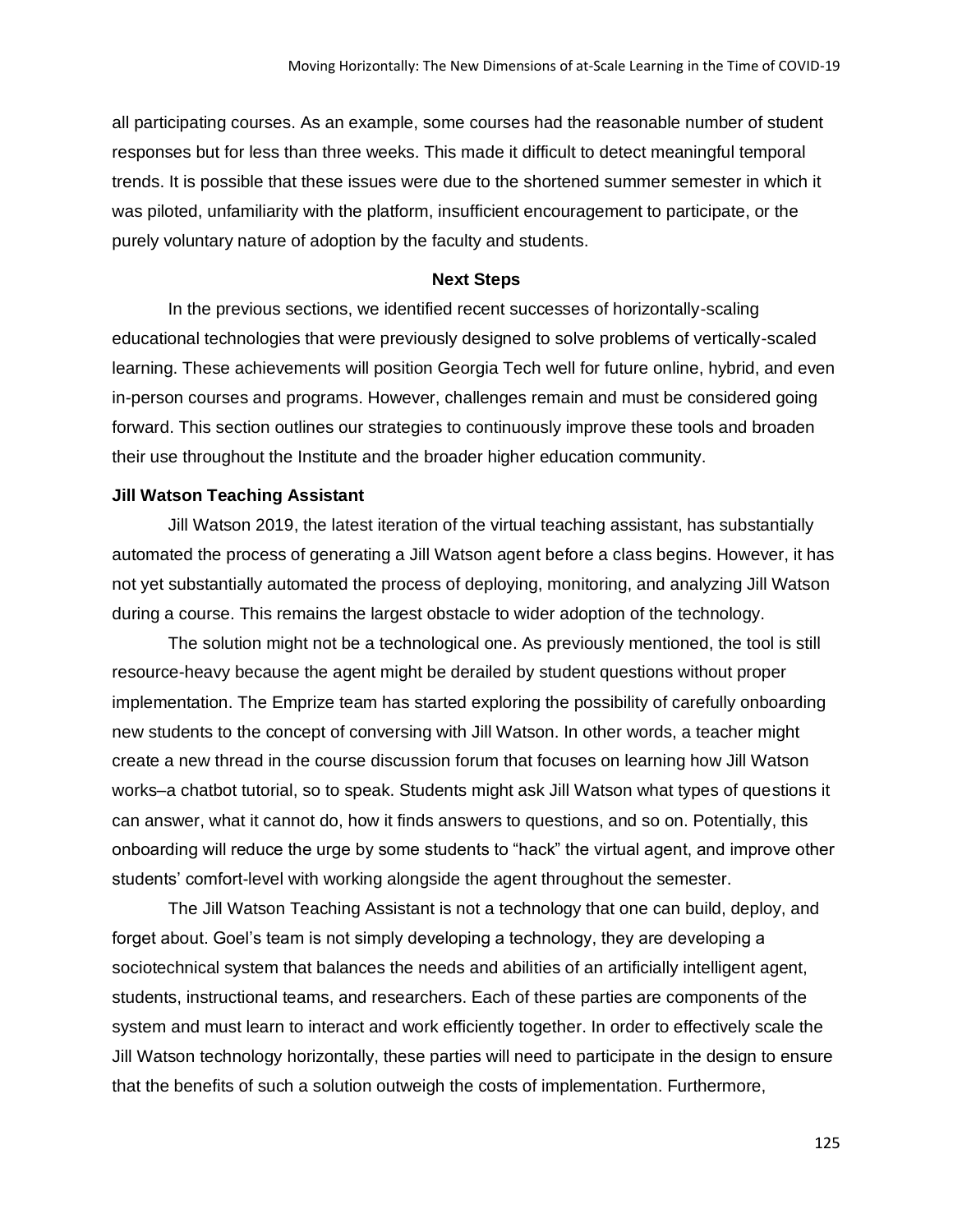continuous monitoring and evaluation of the impact of this technology across a wide range of online courses should be conducted. Ultimately, the evaluation will need to focus on addressing two key items, including: to what extent Jill Watson contributes to resolving time constraints among instructors and consequently whether this would benefit students' learning and their autonomy.

### **Key Performance Indicator (KPI) Tool**

We also plan to build upon the early success of the KPI tool. During the Summer 2020 semester, we piloted the tool with 27 faculty members in 50 courses. Going forward, we are implementing a larger pilot during the Fall 2020 semester with the launch of a self-service mechanism that allows faculty to opt-in to using the tool in their courses. If our pilots continue to go well, we plan to automatically install the tool in all Canvas courses at Georgia Tech.

Our initial research into the tool revealed that students in some courses were regularly submitting weekly KPI reports, while other courses were seeing much less activity. We intend to explore what types of faculty support and development will lead to increased use of the tool. For example, we intend to provide sample language to be used in syllabi, course announcements, and other communications (e.g., built-in reminders) to help students see the value in the KPI tool. We will also continue interviewing and surveying pilot participants to try to determine other strategies to encourage wider adoption and use of the tool.

In addition, there are several features on our future roadmap for the tool. For example, Joyner's custom analytics tool for CS 1301 allowed him to intervene with individual students. Our hope is to find ways to allow such student interventions, while maintaining student anonymity to encourage honest responses. We are still researching this feature, but one possibility is that students who regularly respond with low ratings for a particular metric might be provided generic strategies for overcoming difficulties. If one student repeatedly submits low ratings for the clarity of course materials, for example, he or she might be provided resources from Georgia Tech's Office of Undergraduate Education for decoding complex topics, or perhaps directed to remedial materials to make up for a deficit in prior knowledge. Of course, if all or many students repeatedly submit low ratings for the clarity of materials the instructor knows he or she needs to modify the content.

## **Developing a Campus Roadmap**

More broadly, these initiatives speak to the importance of universities' ability to monitor education technology-related challenges and initiatives across campus, allowing them to identify vertically-scaled solutions or prototypes that could be horizontally-scaled for larger numbers of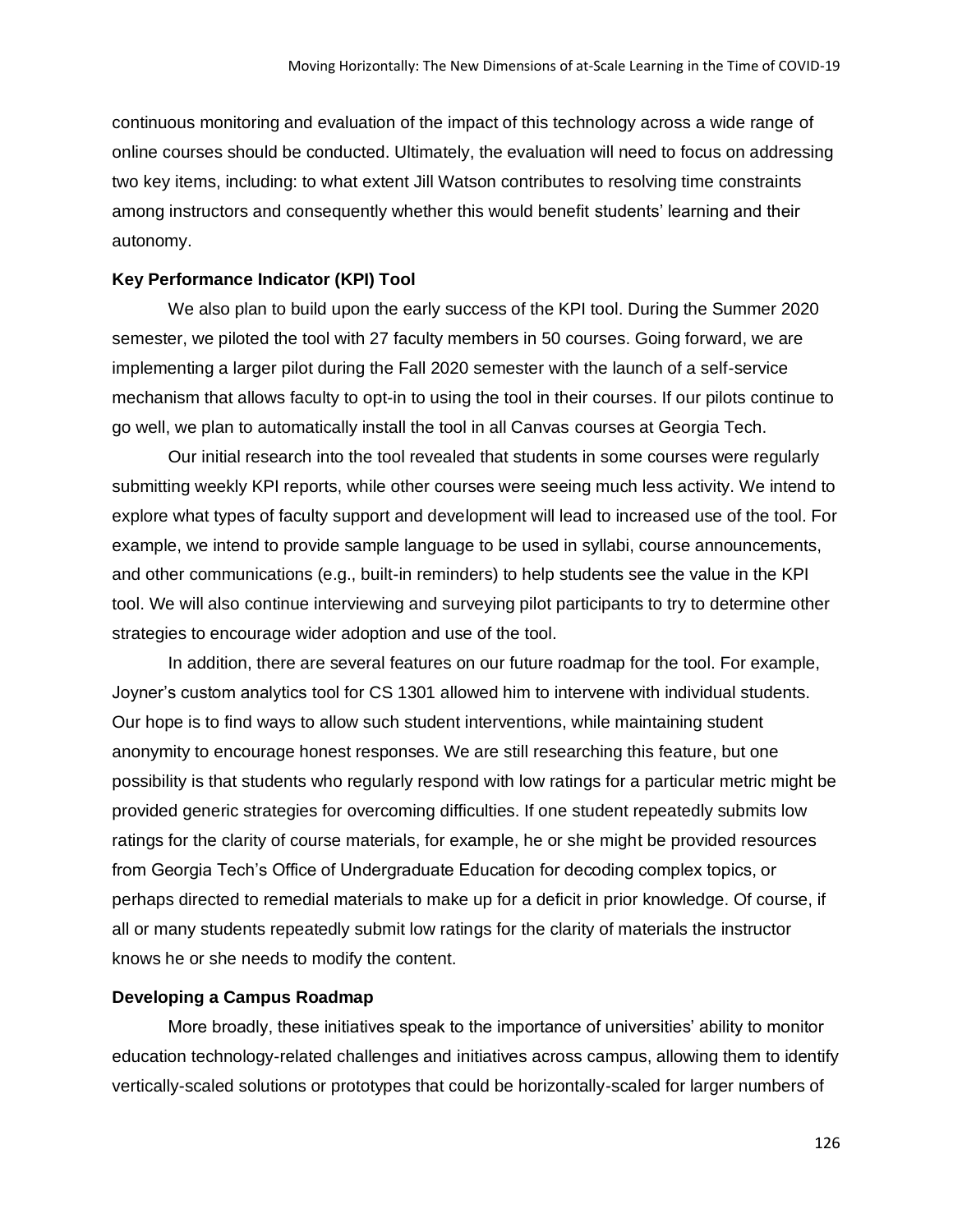courses. At the Georgia Institute of Technology, one strategy for tracking our educational technology roadmap is to regularly convene a group of campus experts, in our case the Education Technology Steering Committee, to discuss initiatives like the ones described here. The results of these initiatives are also discussed by the Education Innovation Council, a group of administrators who can assist in broad implementation of successful innovations. These collaborations allow us to regularly surface efforts from one school or department that might be applicable to others.

## **Conclusion**

No matter the institution, there is always a group of faculty, staff, and administrators interested in the application of innovative methods to solve novel problems. These grassroots efforts often stay housed within one or more courses, with small numbers of faculty who understand their purpose, application, and intended outcomes. The challenge becomes envisioning the solution to problems that might be somewhat related to the original problem or customizing the original work for a set of users whose level of technical experience might differ significantly from that of the original instructor. In many cases, the challenge of adapting vertically-scaled solutions across many classes is daunting. However, born out of the unique trials posed by the novel coronavirus pandemic are opportunities to explore horizontal scaling in a time where solutions to large scale problems are critical. Innovations like the newest iteration of the Jill Watson Teaching Assistant and the Key Performance Indicator (KPI) Tool are just two of the horizontally-scaled solutions that have emerged from this crisis. Moving forward, the challenge is to not let vertically-scaled solutions stay hidden within units or small but dynamic groups of instructors, but to create environments that widely foster the experimentation of these solutions across problems that impact many students and institutions.

## **References**

- Eicher, B., Polepeddi, L., & Goel, A. (2018). Jill Watson doesn't care if you're pregnant: Grounding AI ethics in empirical studies. In *Proceedings of the 2018 AAAI/ACM Conference on AI, Ethics, and Society* (pp. 88-94).
- Gazi, Y. & Baker, N. (2021). Editors' overview. In Y. Gazi, & N. Baker (Eds.), *Moving horizontally: The new dimensions of at-scale learning in the time of COVID-19.*
- Goel, A. K., & Polepeddi, L. (2018). Jill Watson: A virtual teaching assistant for online education. In C. Dede, J. Richards, & B. Saxberg (Eds.), *Learning engineering for online education: Theoretical contexts and design-based examples.* New York, NY: Routledge.
- Joyner, D. A. (2018). Toward CS1 at Scale: Building and testing a MOOC-for-credit candidate. In *Proceedings of the Fifth Annual ACM Conference on Learning at Scale.* London, United Kingdom: ACM Press.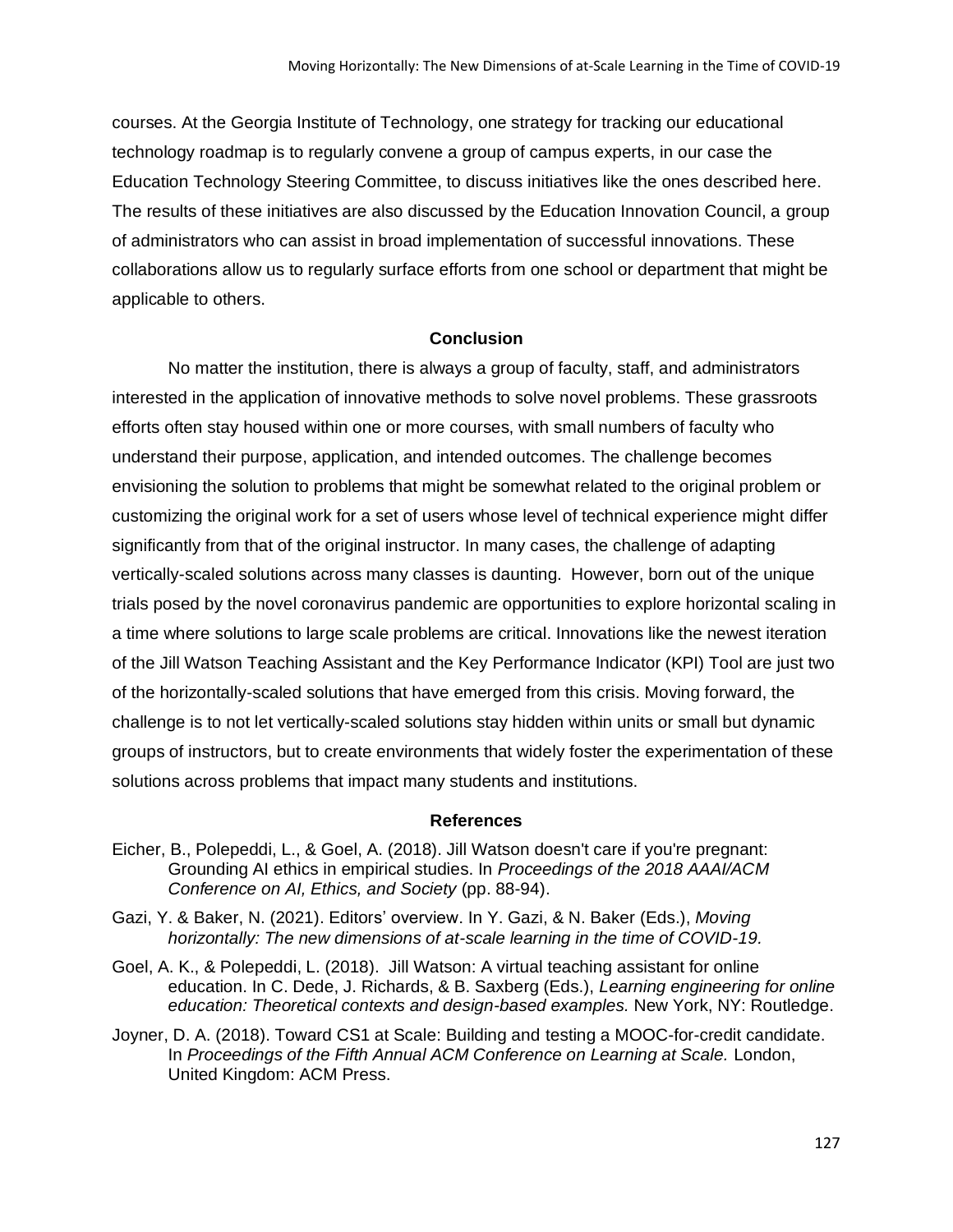- Joyner, D. A. (2019). Building purposeful online learning: Outcomes from blending CS1301. In A. Madden, L. Margulieux., R. Kadel, & A. Goel (Eds.), *Blended learning in practice: A Guide for Practitioners and Researchers,* (pp. 69-96). Cambridge, MA: The MIT Press.
- Moore, M.G. (1993). Theory of transactional distance. In D. Keegan (Ed.), *Theoretical principles of distance education*, (pp. 22-38). New York, NY: Routledge.
- Schroeder, R. (2018). Affordable and at-scale. *Inside Higher Ed*. Retrieved from [https://www.insidehighered.com/digital-learning/blogs/online-trending-now/affordable](https://www.insidehighered.com/digital-learning/blogs/online-trending-now/affordable-and-scale)[and-scale.](https://www.insidehighered.com/digital-learning/blogs/online-trending-now/affordable-and-scale)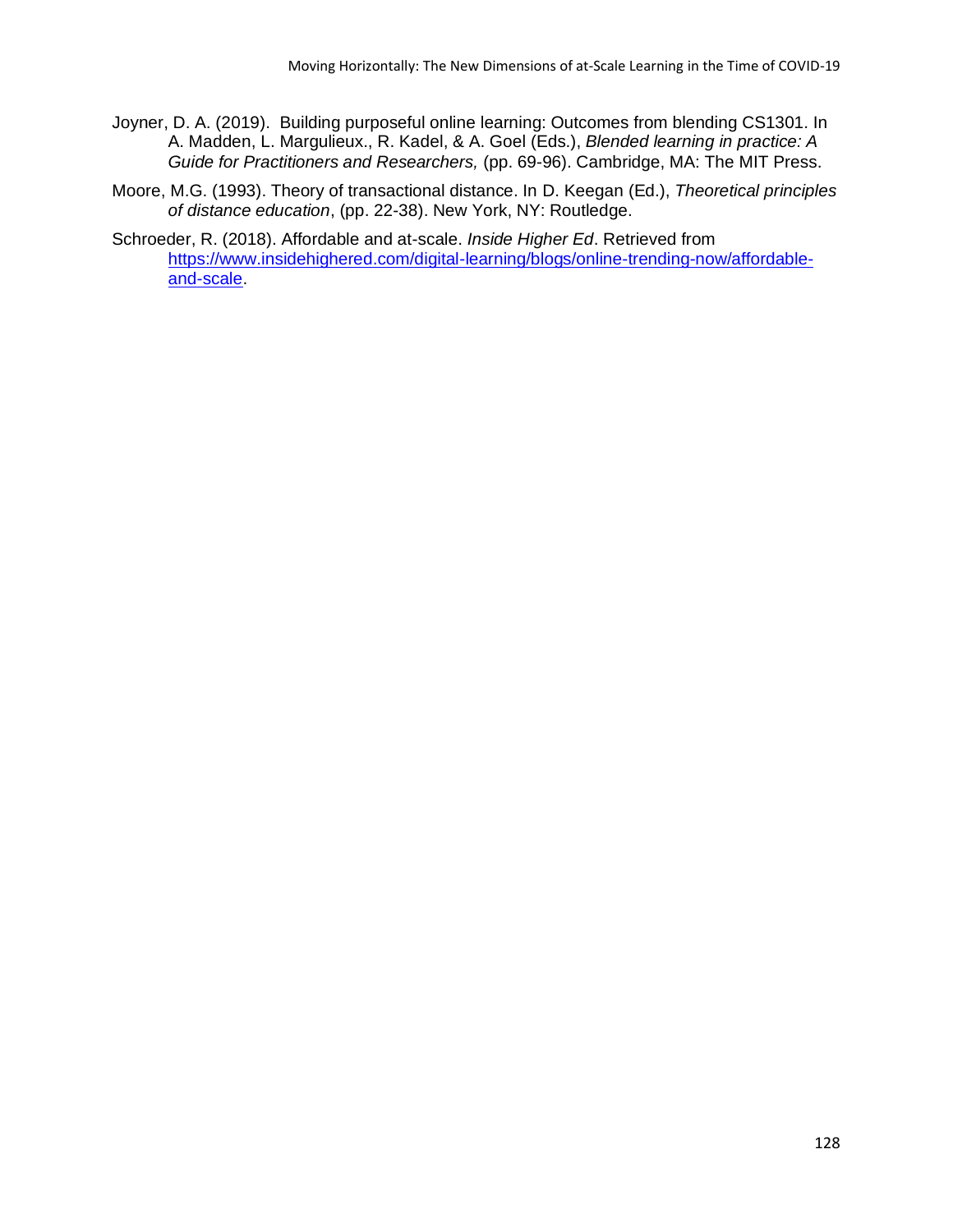# **Appendix**

# *List of the Emergency Transition to Remote Teaching Survey Questions*

1.What is your current rank?

2. Please select the college (and school) in which you are currently affiliated and teaching at Georgia Tech.

3. What is your total years of teaching experience at college or university?

4. How many classes are you currently teaching during the Spring 2020 semester?

(Please enter the number of classes for each program level.)

5. How many students are in your class?

(If you are teaching more than one class, please indicate the average number of students.) 6. Which of the following were your primary methods of instruction in your face-to-face classroom BEFORE switching to remote teaching due to the campus response to coronavirus (COVID-19). Please choose all that apply.

Please respond to the following questions regarding your recent experience related to switching to remote teaching (or teaching online) due to coronavirus (COVID-19).

7. How do you currently deliver your instructions?

8. Which tool(s) do you mainly use to communicate with your students?

9. How would you rate your experience since transitioning to remote teaching? (1=very dissatisfied, 5=very satisfied)

- Delivering learning content
- Uploading worksheets or other learning materials
- Communicating with students (including GTAs)
- Holding office hours to address students' needs
- Assessing students' learning and progress

10. How much adjustment have you made in your current instruction for remote teaching? (1=none, 5=a great deal)

11. How well-suited is your course subject to online instruction? (1=not well at all, 5=extremely well)

12. How easy was switching in-person classroom activities to online activities since transitioning to remote teaching? (1=very difficult, 5=very easy)

13. If you have a student participation component in your grading scheme, how has this been adapted?

14. Which tool(s) have you used to adapt your assignment and exams since transitioning to remote teaching? Please choose all that apply.

15. Which of the following strategies have you used, if any, to preserve integrity and deter academic dishonesty during online exams? Please choose all that apply.

16. How would you rate helpfulness of the following resources for your transition to remote teaching? (N/A or haven't yet sought, 1=not at all helpful, 4=very helpful)

- Academic Continuity Resources from Georgia Tech Website
- Support from your department/college
- Support from OIT or other instructional technology experts on campus
- Shared tips from other faculty
- Webinars or other training opportunities